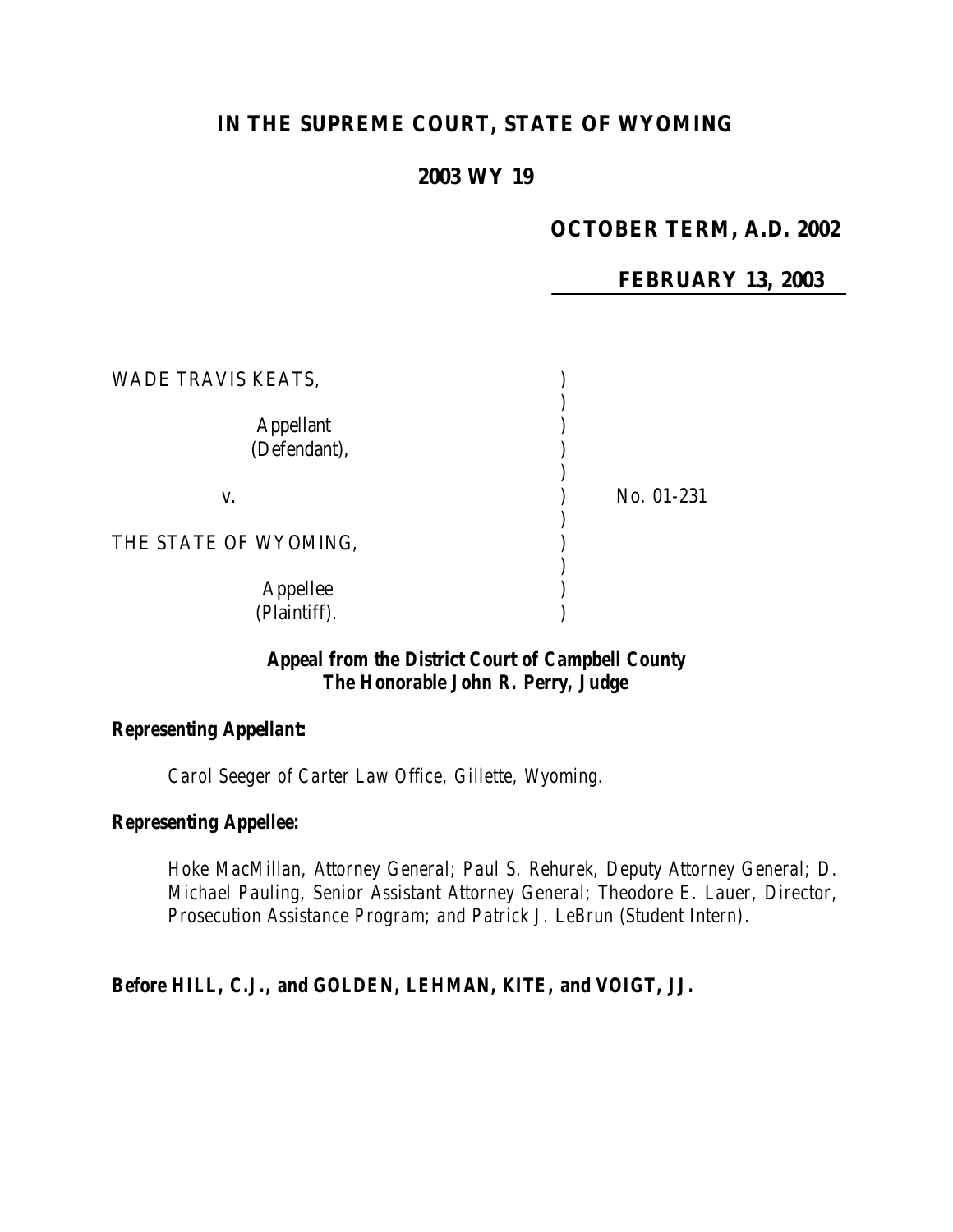#### **VOIGT, Justice.**

[¶1] In July 2001, a Campbell County jury convicted appellant, Wade Travis Keats, of first-degree arson in violation of Wyo. Stat. Ann. § 6-3-101 (LexisNexis 2001). The district court sentenced him to a three- to seven-year prison term. On appeal, appellant argues that the district court failed adequately to instruct the jury on the specific intent element of first-degree arson, improperly excluded evidence that appellant was taken into custody pursuant to Wyo. Stat. Ann. §§ 25-10-101 through 25-10-127 (LexisNexis 2001), improperly precluded the jury from considering appellant's ownership of the occupied structure at issue, and failed adequately to instruct the jury regarding the definition of "maliciously," an element of first-degree arson. We affirm.

#### **ISSUES**

[¶2] Appellant raises the following issues:

Whether the trial court erred in refusing to give a specific intent jury instruction in the trial of first degree arson which is a specific intent crime.

Whether the trial court erred in limiting evidence of the appellant's mental condition during the trial of the specific intent crime of first degree arson.

Whether the trial court erred in refusing appellant's proposed jury instruction No. G which acknowledges ownership or title to an occupied structure is not a defense to first degree arson, however, ownership or title may be considered in determining appellant's intent or state of mind.

Whether the trial court erred in refusing appellant's proposed jury instruction No. H defining the term "maliciously" to include that ill will, hatred or hostility be directed to another.

#### **FACTS**

[¶3] On the evening of December 30, 2000, appellant angrily left some friends, stating to one friend "if [you don't] want to go to jail, get out of the car . . .." The friend complied. Appellant then returned to his mobile home in the early morning hours of December 31, 2000, and, appearing angry and intoxicated, asked his roommate to "get [her] stuff and leave, get out of his house." After gathering some of her property, and her son, in order to leave the residence, the roommate observed appellant break a window and then saw a small fire in the hallway. She extinguished the fire, and as she left, appellant "was talking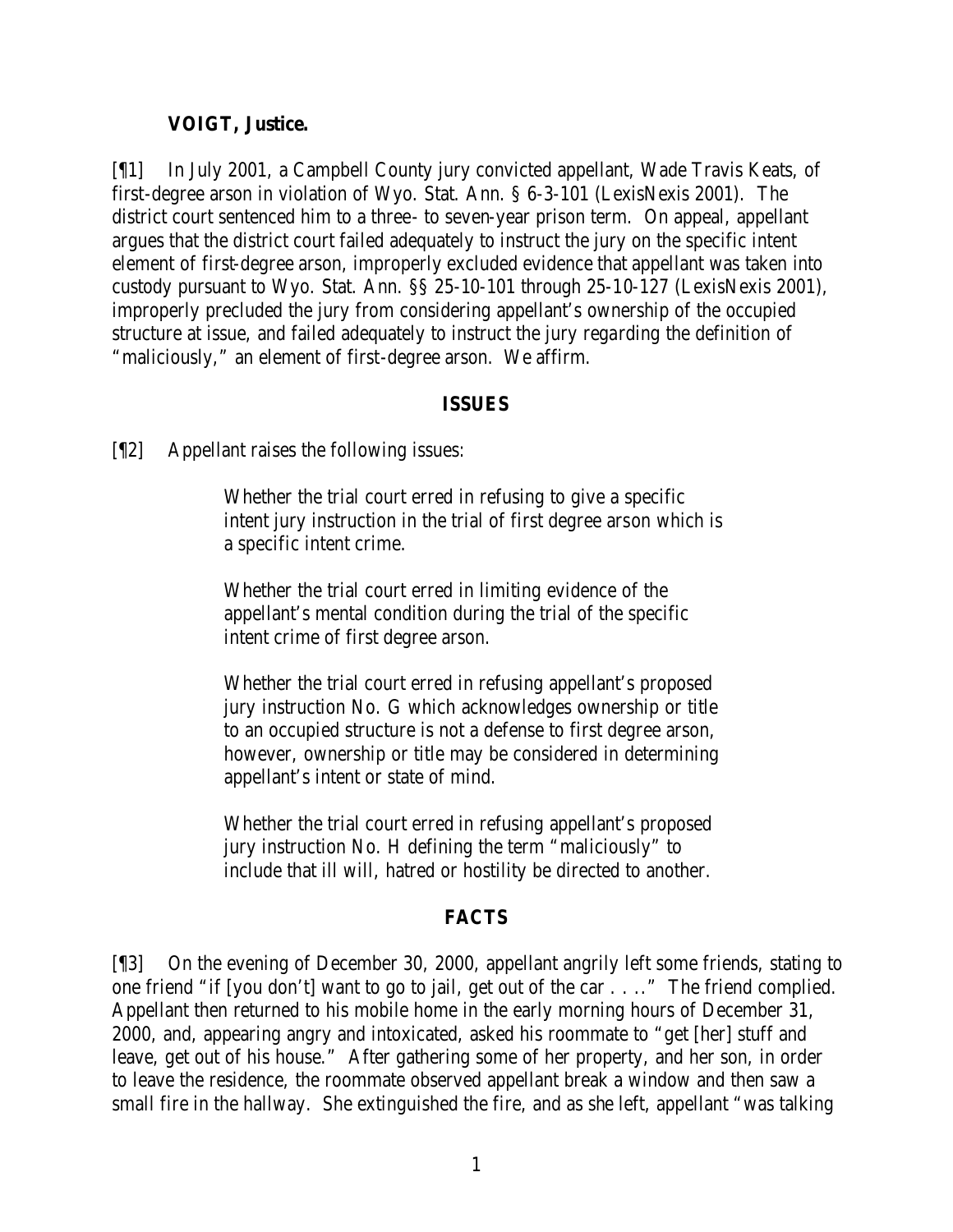about burning the house down with himself in it and he was tired of everybody using him." The roommate reported the incident to an emergency dispatcher.

[¶4] Campbell County sheriff's deputies responded to appellant's residence just after 1:00 a.m. on December 31, 2000. As they stood outside the mobile home, they observed appellant periodically inside the residence, but he did not initially respond to their requests to exit the residence or talk to them. Eventually, the officers entered the residence and located appellant in the bathroom. A lengthy period of interaction and attempted negotiation between appellant, the officers, and, at appellant's request, another individual ensued. During this period, appellant's unstable demeanor vacillated rapidly between suicidal, threatening, anger, laughter, and depression. For example, appellant frequently exited and retreated to the bathroom, told the officers to get out of his house, threatened to kill himself if they did not do so, displayed three different knives, at times held a knife to his abdomen and throat, stabbed knives into the bathroom wall, door, and floor while yelling at the officers to "come and get some of this," laughed at the officers, and stated that if the officers came through the bathroom door, a knife was positioned such that it would harm appellant.

[¶5] Appellant ultimately proceeded to light several fires at different times and at different locations within the residence. The officers, and firemen, were able to extinguish and control these fires until at least one fire began to spread, filling the mobile home with smoke. At one point, appellant broke a window, but upon seeing an officer outside the window pointing a flashlight and firearm at him, appellant took two deep breaths of fresh air and returned to the smoke-filled residence. Eventually, amidst the smoke, flames and steam, the officers subdued appellant, who was proceeding through the mobile home with a knife in his hand, and placed him into custody. The mobile home was "damaged probably beyond replacement fixing."

[¶6] The State charged appellant with first-degree arson and possession of a deadly weapon with unlawful intent, both felonies. A jury found appellant guilty of first-degree arson, but acquitted him of the possession of a deadly weapon charge. The district court sentenced appellant to a three- to seven-year prison term. He appeals from that judgment and sentence.

# **DISCUSSION**

# **SPECIFIC INTENT JURY INSTRUCTIONS**

[¶7] Appellant first argues that the district court did not adequately instruct the jury regarding the specific intent element of first-degree arson. At trial, appellant entered a timely objection, stating that "it is reversible error not to instruct the jury as to the definition of specific intent" and that "the State must prove beyond a reasonable doubt that the defendant maliciously set a fire specifically intending to destroy or damage an occupied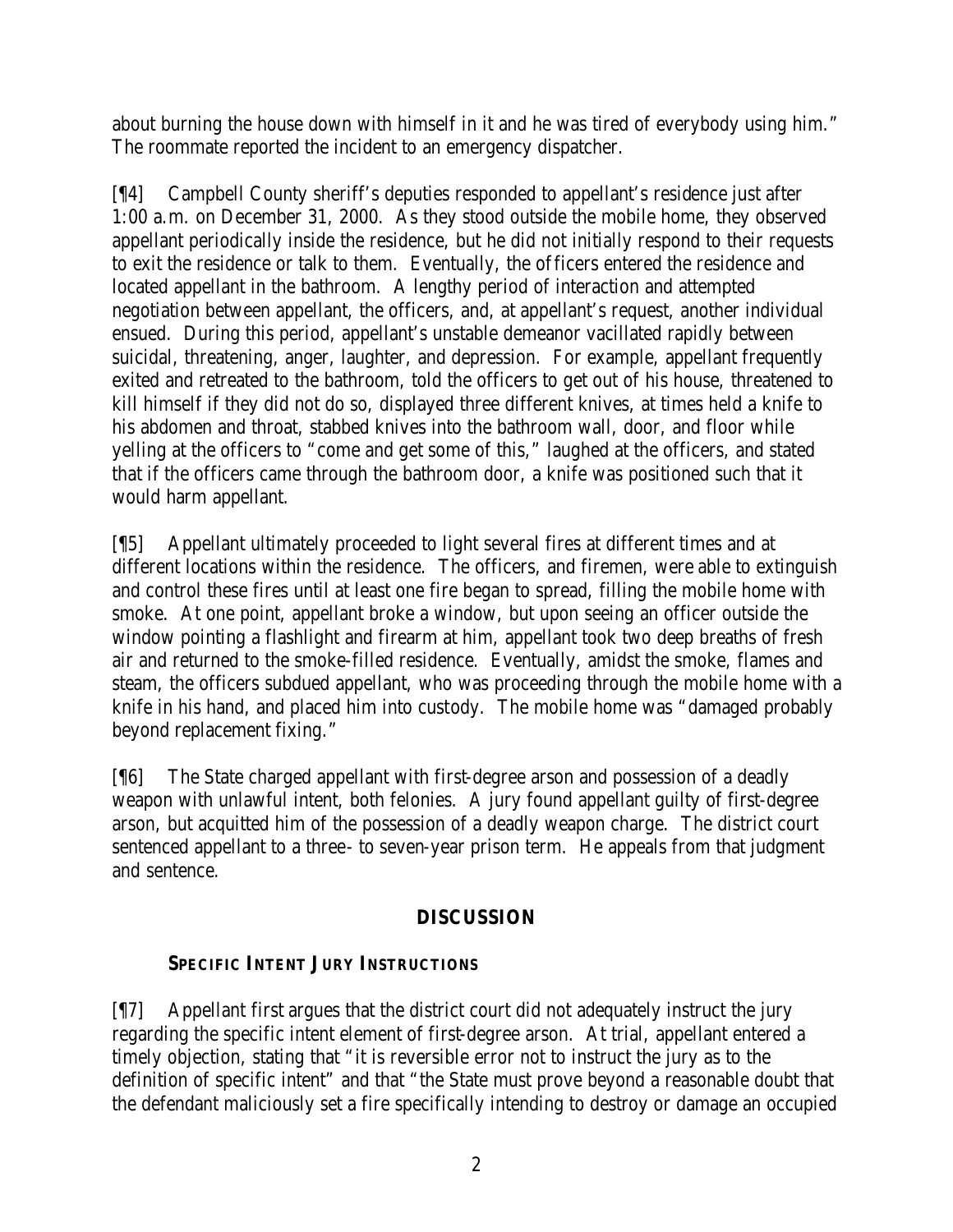structure." *See* W.R.Cr.P. 30(a). Appellant contends that two jury instructions he offered at trial, which instructions the district court refused, would have adequately instructed the jury on this specific intent element.

[¶8] We have stated that the

"trial judge is afforded latitude to tailor the instructions to the facts of the case, and reversible error will not be found as long as the instructions when viewed as a whole and in the context of the entire trial fairly and adequately cover the issues."

*Streitmatter v. State*, 981 P.2d 921, 925 (Wyo. 1999) (*quoting Scadden v. State*, 732 P.2d 1036, 1053 (Wyo. 1987)). Jury instructions are "designed to inform the jury about the applicable law so that the jury may apply that law to its own findings with respect to the material facts." *Brown v. State*, 817 P.2d 429, 439 (Wyo. 1991).

> "Given this purpose, the test whether the jury has been instructed on the necessary elements of the crime charged is whether the instruction 'leaves no doubt as to under what circumstances the crime can be found to have been committed.' *Graham v. United States*, 187 F.2d 87, 90 (D.C. Cir.1950), *cert. denied*, 341 U.S. 920, 71 S.Ct. 741, 95 L.Ed. 1353 (1951); *United States v. Salliey*, 360 F.2d 699, 702 (4 th Cir.1966). A failure to give *any* instruction on an essential element of a criminal offense is fundamental error, as is a confusing or misleading instruction, requiring reversal of the defendant's conviction[.] *Vigil [v. State]*, 859 P.2d [659] at 662 [(Wyo.1993)], *quoting Cole v. Young*, 817 F.2d 412, 423 (7th Cir.1987) (emphasis added); *Phillips v. State*, 760 P.2d 388, 390 (Wyo.1988); *Redland v. State*, 766 P.2d 1173, 1174 (Wyo.1989)."

*Reilly v. State*, 2002 WY 156, ¶ 16, 55 P.3d 1259, 1265 (Wyo. 2002) (*quoting Miller v. State*, 904 P.2d 344, 348 (Wyo. 1995)) (emphasis in original).

[¶9] According to Wyo. Stat. Ann. § 6-3-101(a), a "person is guilty of first-degree arson if he maliciously starts a fire or causes an explosion with intent to destroy or damage an occupied structure." The district court instructed the jury as follows regarding the elements of first-degree arson: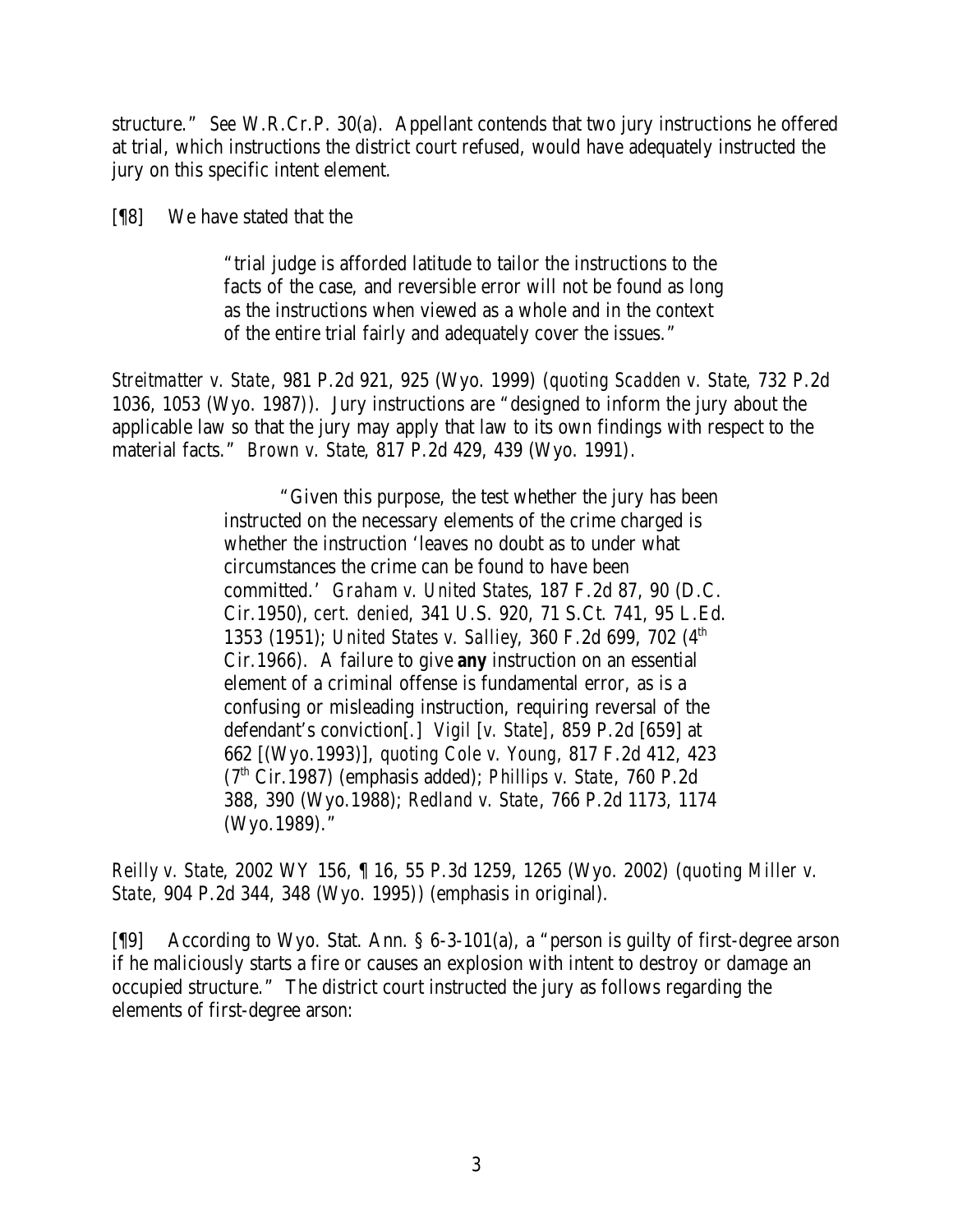### **INSTRUCTION NO. 7**

The necessary elements of the offense of First Degree Arson as contained in Count I are:

- 1. On or about December 31, 2000;
- 2. In Campbell County, Wyoming;
- 3. The Defendant, Wade Travis Keats;
- 4. Maliciously started a fire(s);
- 5. With intent to destroy or damage an occupied structure.

### [[[10] We recently stated:

In the past, crimes have commonly been categorized by whether they require a "specific intent" or a "general intent." For many years, Wyoming had several pattern jury instructions defining and explaining the two terms, and yet, the differences between the concepts were not always readily discernible.

> "Realizing that the distinction between a specific intent crime and a general intent crime is apparently troublesome, we can perhaps clarify it by stating it in a somewhat different way. When the statute sets out the offense with only a description of the particular unlawful act, without reference to intent to do a further act or achieve a future consequence, the trial judge asks the jury whether the defendant intended to do the outlawed act. Such intention is general intent. When the statutory definition of the crime refers to an intent to do some further act or attain some additional consequence, the offense is considered to be a specific intent crime and then that question must be asked of the jury."

*Reilly*, 2002 WY 156, ¶ 8, 55 P.3d at 1262 (*quoting Dorador v. State*, 573 P.2d 839, 843 (Wyo. 1978)). Following that logic, first-degree arson can be categorized as a "specific intent" crime in that the statute requires that one act "with intent to destroy or damage an occupied structure." Wyo. Stat. Ann. § 6-3-101(a).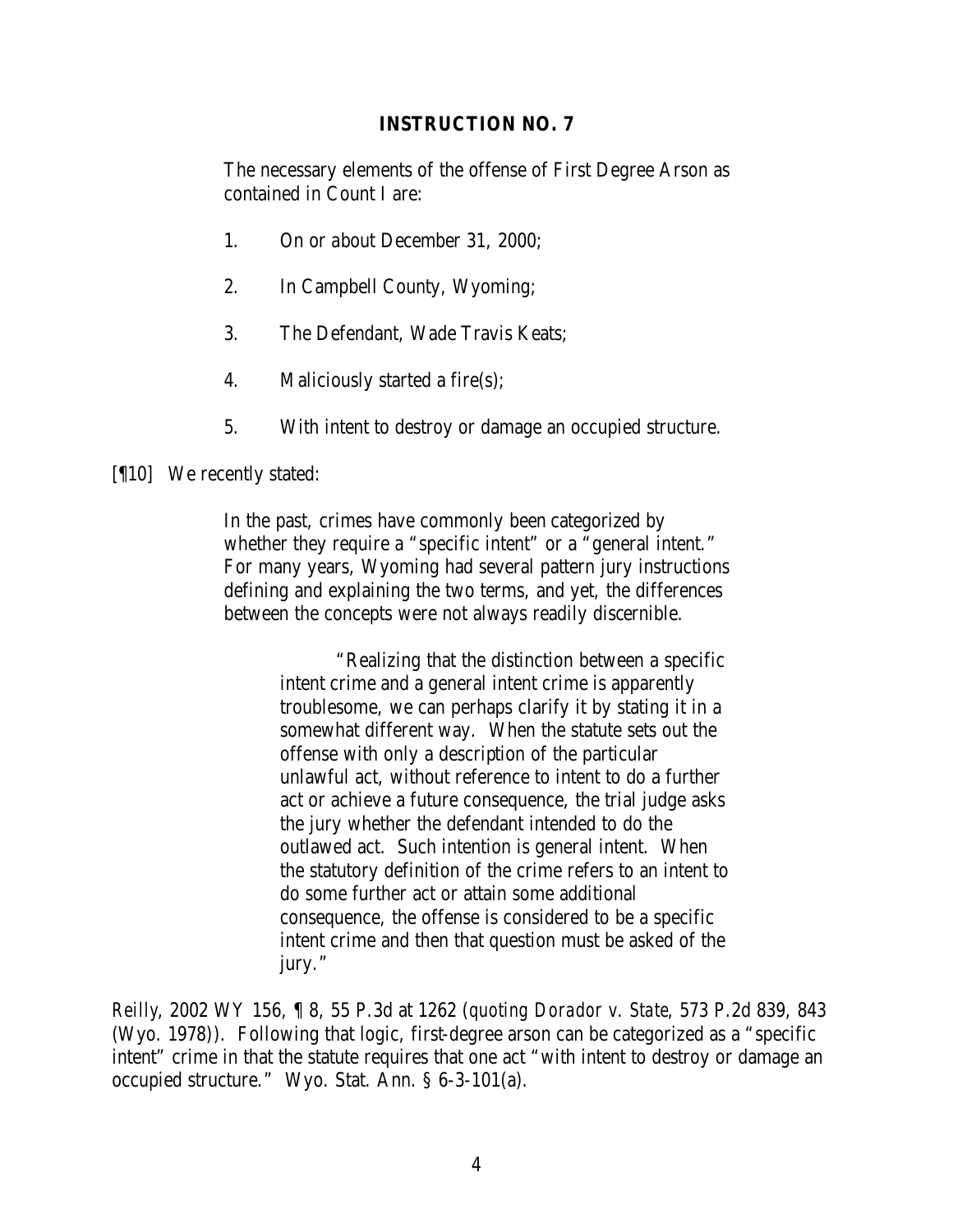[¶11] Appellant offered this additional instruction on the specific intent element of firstdegree arson, which instruction the district court refused:

### DEFENDANT'S PROPOSED JURY INSTRUCTION NO. K

The crime charged in this case is a serious crime which requires proof of specific intent before the Defendant can be convicted. Specific intent, as the term implies, means more than the general intent to commit the act. To establish specific intent the State must prove that the Defendant knowingly did an act which the law forbids, [knowingly failed to do an act which the law requires,] specifically intending a result prohibited by law. Such intent may be determined from all the facts and circumstances surrounding the case.

An act or a failure to act is "knowingly" done, if done voluntarily and intentionally, and not because of mistake or accident or other innocent reason.

(Bracketed material in original.) The proposed jury instruction's language mirrors that contained in former W.Cr.P.J.I. 3.504 (1978). *Reilly*, 2002 WY 156, ¶ 9 n.1, 55 P.3d at 1262 n.1.

[¶12] We conclude that the district court did not err in refusing this proposed jury instruction. The district court's jury instruction on the substantive elements of first-degree arson adequately instructed the jury regarding the specific intent element of first-degree arson, leaving "'no doubt as to under what circumstances the crime can be found to have been committed.'" *Reilly*, 2002 WY 156, ¶ 16, 55 P.3d at 1265 (*quoting Miller*, 904 P.2d at 348). "Wyoming does not require particular words be used to properly instruct on the specific intent element of the crime of [first-degree arson]." *Compton v. State*, 931 P.2d 936, 940 (Wyo. 1997). On appeal, Compton argued that the district court erred by not separately (beyond the substantive elements of the crime charged) instructing "the jury on the definition of specific intent" contained in the very jury instruction appellant proposed in the instant case. *Id.* at 940-41. We held that, instead, "it is more important that the jury understand what exactly they had to determine," and the district court's "elements" instruction in that case "specifically and precisely and in an understandable manner properly" instructed the jury on the specific intent element of the crime charged. *Id.* at 941.

[¶13] We further note that W.Cr.P.J.I. 3.504 is no longer contained within the pattern criminal jury instructions. Indeed, we have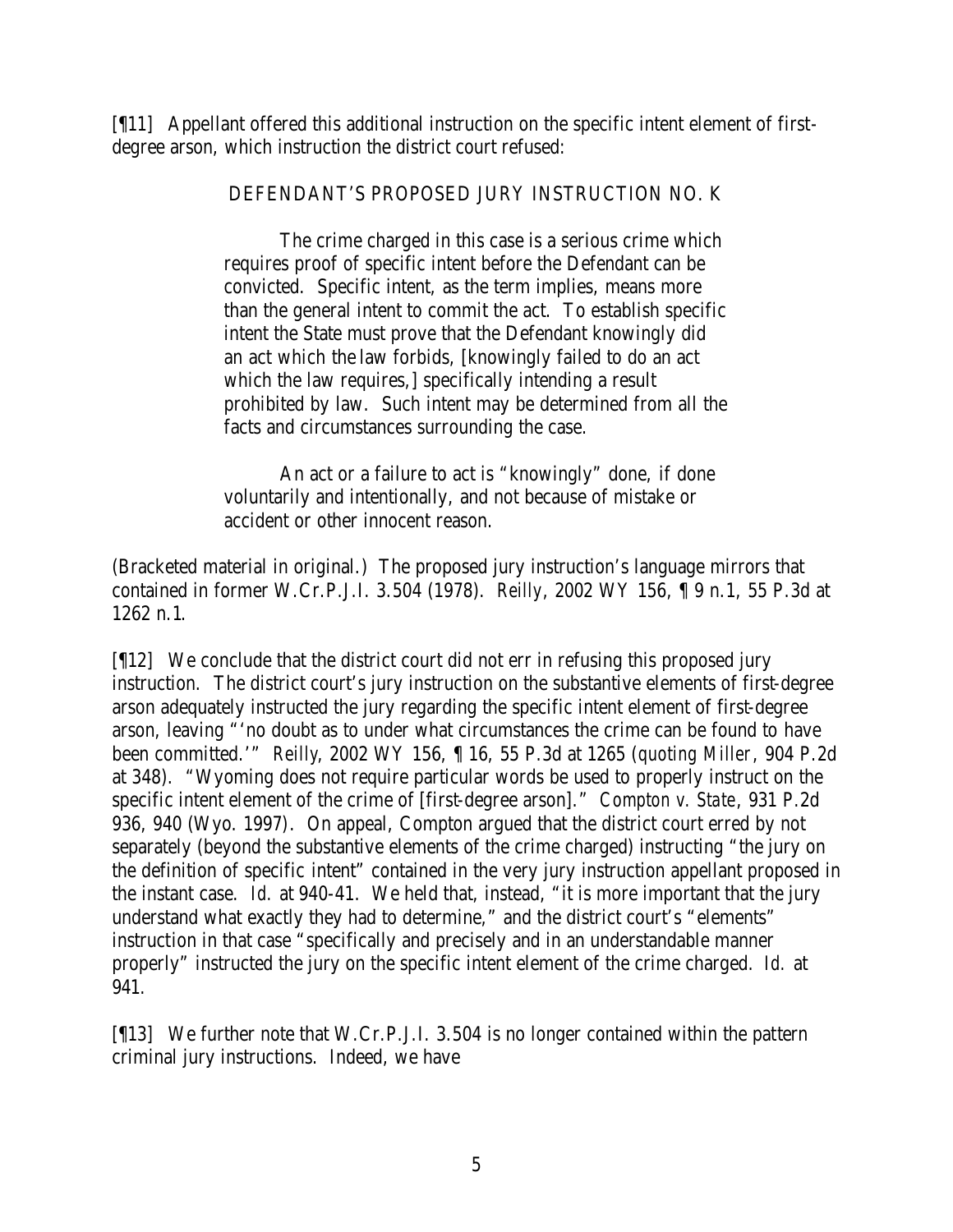acknowledged a trend in the law to dispense with the pattern jury instructions defining and explaining intent due to their "vagueness and general failure to enlighten juries." *Compton v. State*, 931 P.2d 936, 941 (Wyo.1997). Instead, juries should be instructed as to the appropriate intent that is an element of the particular crime; "it is more important that the jury understand what exactly they [are required] to determine." *Id.* This is consonant with our recent holding that "the test of whether a jury has been properly instructed on the necessary elements of a crime is whether the instructions leave no doubt as to the circumstances under which the crime can be found to have been committed." *Mueller v. State*, 2001 WY 134, ¶ 9, 36 P.3d 1151, 1155 (Wyo.2001). The point is that attempting formally to distinguish between specific intent and general intent, beyond the substantive elements of the crime, may not be the surest way to define the nature of the intent that must be proven.

*Reilly*, 2002 WY 156, ¶ 9, 55 P.3d at 1262-63 (footnote omitted).

[¶14] Appellant also offered this additional instruction, which instruction the district court refused:

#### DEFENDANT'S PROPOSED JURY INSTRUCTION NO. L

You are instructed that First Degree Arson is a specific intent crime. To find the Defendant guilty, the State must prove beyond a reasonable doubt that the Defendant maliciously set a fire specifically intending to destroy or damage an occupied structure. Such intent may be determined from all the facts and circumstances presented by the evidence.

[¶15] The district court did not err in refusing this proposed jury instruction. We are unable to discern precisely how the proposed instruction would have assisted the jury in rendering its verdict. Regarding the proposed instruction's first sentence, we find that the "facts and charges of this case did not require the court to identify [the requisite] intent as 'specific' or restate the name of the crime, but required the court to adequately instruct the jury that it should determine whether [appellant] was guilty of . . ." first-degree arson. *Compton*, 931 P.2d at 940. We previously established that the district court's "elements" instruction in the instant case met this requirement. Juxtaposition of the proposed instruction's second sentence ("that the Defendant maliciously set a fire specifically intending to destroy or damage an occupied structure") with the elements instruction actually given by the district court (the "Defendant, Wade Travis Keats . . . [m]aliciously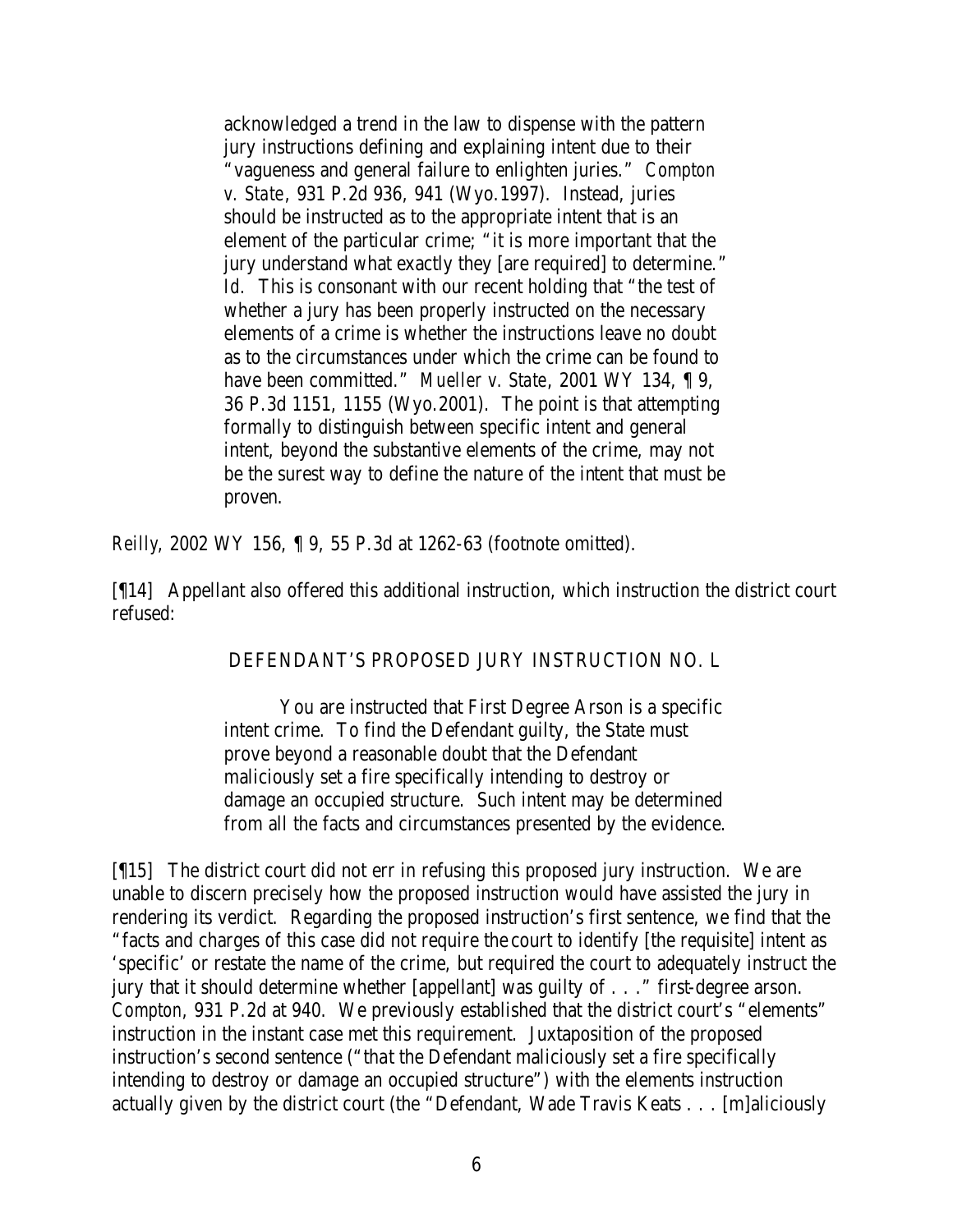started a fire(s) . . . [w]ith intent to destroy or damage an occupied structure") reveals no meaningful distinction between the language contained in the proposed instruction and that contained in the elements instruction the district court actually gave the jury. *Id.* Finally, as to the proposed instruction's third sentence, the district court did instruct the jury that:

> The intent with which an act was done is [a] condition of the mind, that is seldom if ever, capable of direct or positive proof. Because we have no power to directly oversee the condition of a person's mind, the best we can do is infer it from the evidence introduced.

The Jury may consider the circumstances surrounding the act, the doing of the act itself, the manner in which it was done, and the means used.

## **JURY INSTRUCTION DEFINING "MALICIOUSLY"**

[¶16] As was mentioned above, one of the elements of first-degree arson that must be proved by the State is that the defendant "maliciously started a fire." One of the trial battles in the instant case was over the correct definition of the word "maliciously." The district court gave the following instruction to the jury:

# INSTRUCTION NO. 15

"Maliciously" means acting in the state of mind in which an intentional act is done without legal justification or excuse. The term "maliciously" conveys the meaning of hatred, ill will, or hostility and implies a wicked state of mind.

[¶17] The appellant objected to Instruction No. 15 and offered the following instruction in its place:

# DEFENDANT'S PROPOSED JURY INSTRUCTION NO. H

"Maliciously" means acting in the state of mind in which an intentional act is done without legal justification or excuse. The term "maliciously" conveys the meaning of hatred, ill will, or hostility *toward another*.

(Emphasis added.) The wording of this proposed jury instruction is identical to the wording of a suggested definition contained in the Use Note to W.Cr.P.J.I. 31.01A (1996), which is the elements instruction for first-degree arson. That suggested definition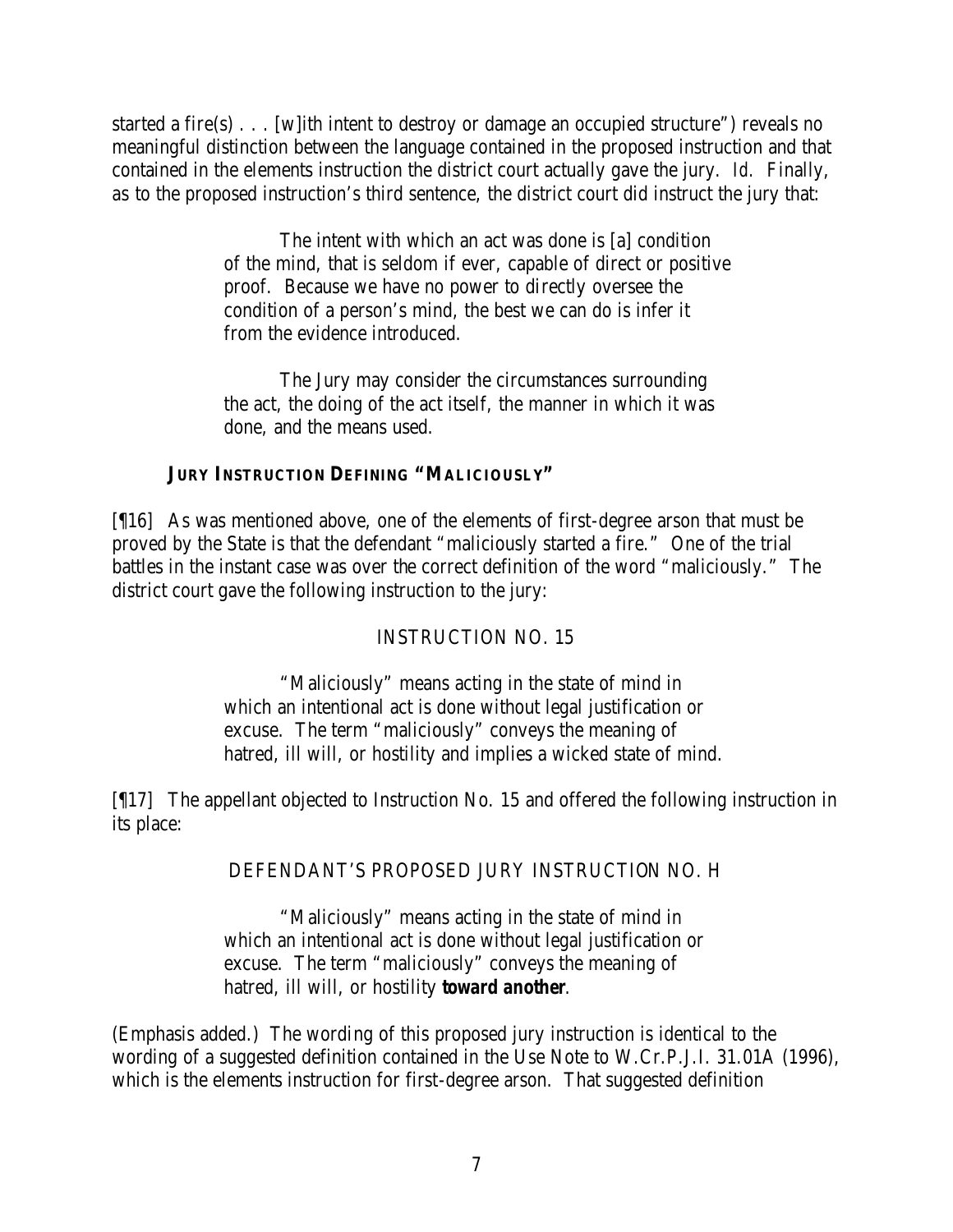borrowed and modified the definition of malice found in W.Cr.P.J.I. 21.01D (1996), which is one of the homicide instructions.

[¶18] There are two interrelated issues raised by these conflicting definitions. First, does the malice or the malicious act have to be directed toward another? And second, does the State have to prove *either* (1) that the act was done with no legal justification or excuse, or (2) that it was done with hatred, ill will or hostility, or does it have to prove *both* (1) and  $(2)$ ?<sup>1</sup>

[¶19] The words "malice," "malicious," and "maliciously" have appeared as elements in several crimes and causes of action, including murder, arson, malicious mischief, and malicious prosecution. Because the terms are not statutorily defined, this Court has at times been called upon to determine their meanings in their different contexts. A review of some of that case law may help to put our issues into perspective. For instance, in malicious prosecution, the term means that the prosecution was instituted from an "improper motive," which is "'any motive other than one to further the ends of justice or to punish an offender against the criminal law.'" *Huber v. Thomas*, 45 Wyo. 440, 19 P.2d 1042, 1045 (1933) (*quoting Henning v. Miller*, 44 Wyo. 114, 8 P.2d 825, 831 (1932)).

[¶20] In *Wiggin v. State*, 28 Wyo. 480, 206 P. 373, 374 (1922), the defendant was convicted of violating a statute against "willfully and maliciously kill[ing] any . . . neat cattle . . . the same being the property of another . . .." In reversing the conviction, Justice Blume delivered the following analysis of the word "maliciously" as used in that statute:

> The defendant asked an instruction to the effect that the jury must find that the killing of the animal was done through malice, hatred, or ill will toward George and Henry Frederick, or that the killing was so cruel that malice could be inferred therefrom. . . . The court gave, on this subject, over the objection of the defendant, the following instruction:

> > "You are instructed that malice includes not only anger, hatred, and revenge, but every other unlawful and unjustifiable motive. Malice is not confined to ill will toward an individual, but is intended to denote an action flowing from any wicked and corrupt motive, a thing done with a wicked mind, where the fact has been

<sup>&</sup>lt;sup>1</sup> During deliberations, the jury in the instant case sent a note to the judge asking, "Does maliciously when it says hatred, ill will, or hostility have to be towards someone else or can it be towards yourself or an object?" The district court judge did not answer that question, other than to tell the jury that the law was contained in the instructions they had been given.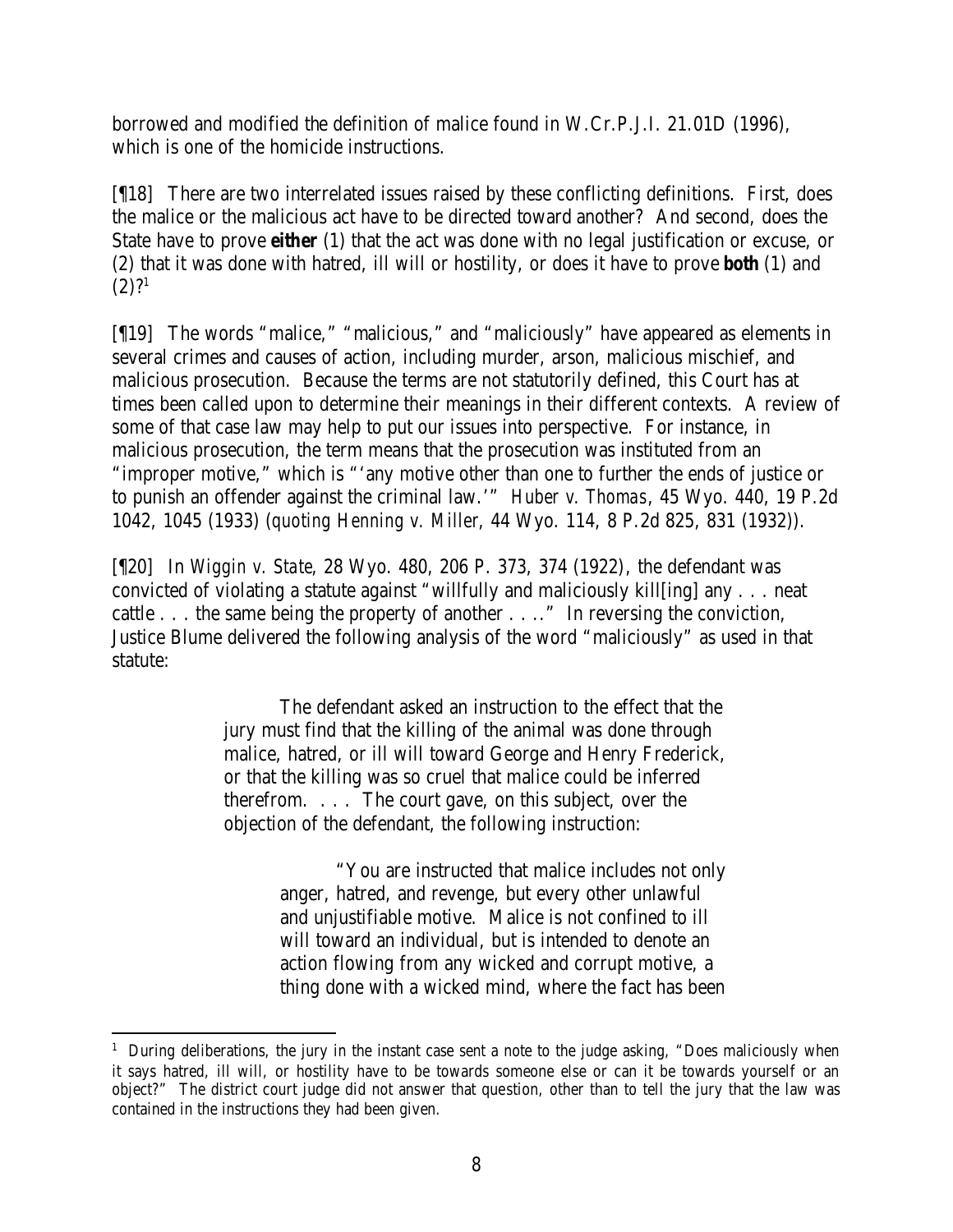attended with such circumstances as evince plain indications of a heart regardless of social duty, and fatally bent on mischief; hence malice may be implied or inferred from any deliberate and cruel act against another, or his property, which shows an abandoned and malignant heart."

The case of *State v. Johnson*, 7 Wyo. 512, 54 Pac. 502, is a case involving malicious mischief, and the court, in speaking of the malice essential to be shown in such cases, although the act there involved was only a misdemeanor, said in part:

> "The authorities are nevertheless substantially agreed that the malice necessary to constitute the offense is something more than the malice which is ordinarily inferred from the willful doing of an unlawful act without excuse. The statutes were not intended to make every willful and wrongful act punishable as a crime, but they are devised to reach that class of cases where the act is done with a deliberate intention to injure.  $***$  And it seems to be generally held that in order to bring an offense under the head of malicious mischief it must appear that the mischief was itself the object of the act, and not that it was incidental to some other act lawful or unlawful."

The principle laid down in that case that the malice in such cases is something more than what is ordinarily understood as legal malice, but is that malice as it is more ordinarily understood in common speech, has been the settled rule of law in this state since 1898, and we see no reason for departing therefrom. . . .

> ". . . Maliciously, in this sentence, is still more significant and controlling. It means, with ill will, malevolence, grudge, spite, wicked intention, enmity. And this ill will cannot exist without an object. It must be aimed at some one; and assimilating this offense to malicious mischief, which it very much resembles, we hold the malice the culprit entertains must be directed to the owner of the premises."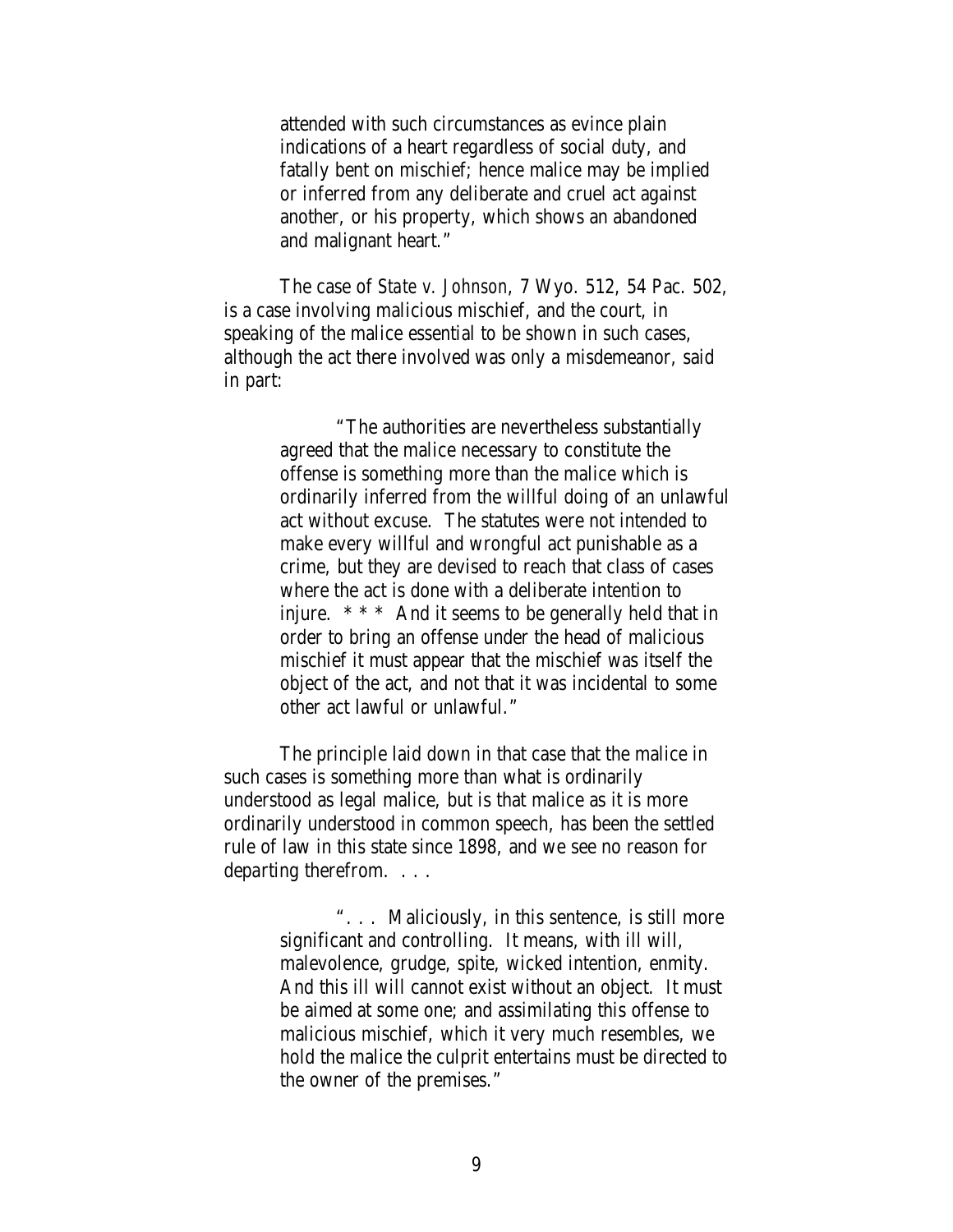*Wiggin*, 206 P. at 374 (*quoting Johnson v. State*, 61 Ala. 9 (Ala. 1878)).

[¶21] Clearly, at least in 1922, and at least as applied to malicious mischief, the concept of malice included not only an element of ill will, but it required that such ill will be directed toward a particular person. Less than two years later, however, in penning the opinion that became the source for the pattern jury instruction definition of malice in murder cases, and indirectly, in arson cases, Justice Blume reached a noticeably different conclusion:

> As to what constitutes malice is not easily defined. . . . In its popular sense, the term malice conveys the meaning of hatred, ill will, or hostility toward another. . . . That is not its legal meaning, but the term nevertheless implies a wicked condition of mind while the homicide is committed; a mind, we may say, committing the very act willfully. . . . In *Bennett v. State*, 15 Ariz. 58, 136 Pac. 276, it was said:

> > "The legal import of the term 'malice' extends beyond and is more comprehensive than ill will, hatred, or revenge. It includes all states of the mind under which the killing of a human being by another takes place without any cause which will, in law, justify or excuse it or mitigate the homicide to manslaughter."

. . . [I]t is said that the term includes all those states and conditions of mind which accompany a homicide that is committed without legal excuse or extenuation.

*State v. Sorrentino*, 31 Wyo. 129, 224 P. 420, 423 (1924).

[¶22] In the definition of malice in *Wiggin*, emphasis was placed upon the concept of ill will toward another person. In the definition of malice in *Sorrentino*, emphasis was placed upon the concept of an act committed without legal justification or excuse. The "old" pattern jury instruction, W.Cr.P.J.I. 7.106 (1978), and the new pattern jury instruction, W.Cr.P.J.I. 21.01D (1996), contain both concepts.<sup>2</sup> The problem is that the concepts are

W.Cr.P.J.I. 21.01D (1996) states:

<sup>2</sup> W.Cr.P.J.I. 7.106 (1978) states:

<sup>&</sup>quot;With malice" means the commission of a wrongful act done intentionally without legal justification or excuse. The term "malice" conveys the meaning of hatred, ill will, or hostility toward another and implies a wicked condition of mind.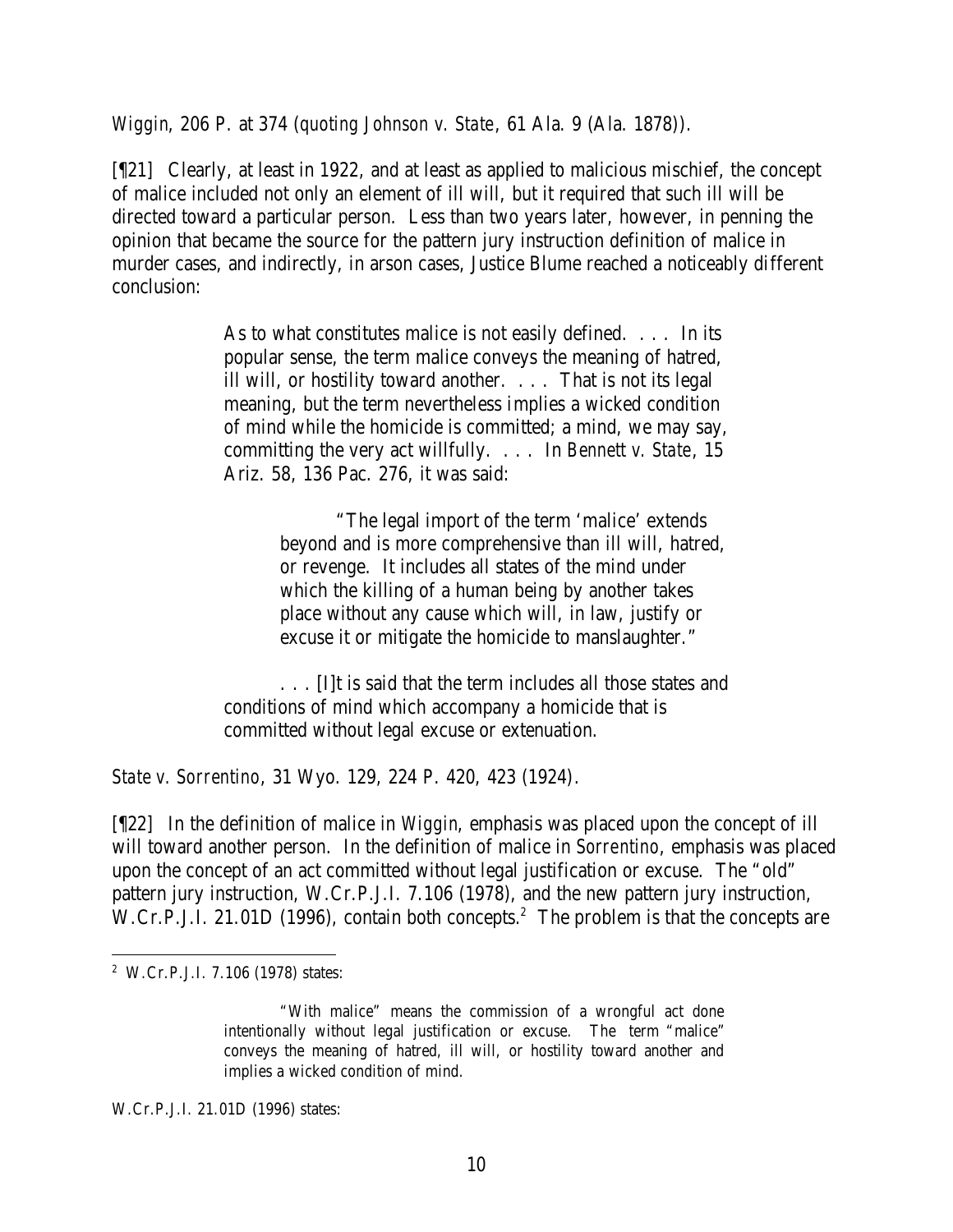not identical, leaving considerable doubt as to exactly what it is the State has to prove in a given case.<sup>3</sup> Perhaps recognizing this difficulty, the source note to the new pattern instruction directs attention to *Braley v. State*, 741 P.2d 1061, 1069 (Wyo. 1987), where this Court, in a homicide case, said simply that "[m]alice has been defined as intentional killing without legal justification or excuse and under circumstances which are insufficient to reduce the crime to manslaughter." *See also Nunez v. State*, 383 P.2d 726, 729 (Wyo. 1963). In *Armstrong v. State*, 826 P.2d 1106, 1113-14 (Wyo. 1992), we noted the confusion that can arise because of differing legal and common definitions of malice, yet we also cited *Sorrentino* with approval and noted that the passage of six decades had "failed to endow our language with suitable synonyms."

[¶23] In *Dean v. State*, 668 P.2d 639, 642-43 (Wyo. 1983), we considered the meaning of the word "maliciously" specifically within the context of the first-degree arson statute. The value of *Dean* as precedent, however, is diminished by the fact that the crime in that case was charged under a statute, now repealed, that did not much resemble the present statute. For ease of comparison, we will set out both statutes in full. Wyo. Stat. Ann. § 6- 121 (1957) states:

> Any person who willfully and maliciously sets fire to or burns or causes to be burned or who aids, counsels or procures the burning of any dwelling house, whether occupied, unoccupied or vacant, or any kitchen, shop, stable or other outhouse that is parcel thereof, or belonging to or adjoining thereto or any standing timber on public or privately owned land, whether the property of himself or of another, shall be guilty of arson in the first degree . . ..

Wyo. Stat. Ann. § 6-3-101(a) states:

A person is guilty of first-degree arson if he maliciously starts a fire or causes an explosion with intent to destroy or damage an occupied structure.

[¶24] In *Dean*, in a discussion focused mainly on the fact that the old statute defined a general intent crime, while the new statute defined a specific intent crime, we quoted with approval the following definition of the word "maliciously" as used in the old statute:

<sup>&</sup>quot;Malice" means the state of mind in which an intentional act is done without legal justification or excuse. The term "malice" conveys the meaning of hatred, ill will, or hostility toward another.

<sup>&</sup>lt;sup>3</sup> In the case of a contract killing, for instance, should the State have to prove that the hired killer had actual, personal ill will or hatred for the victim? That does not seem likely.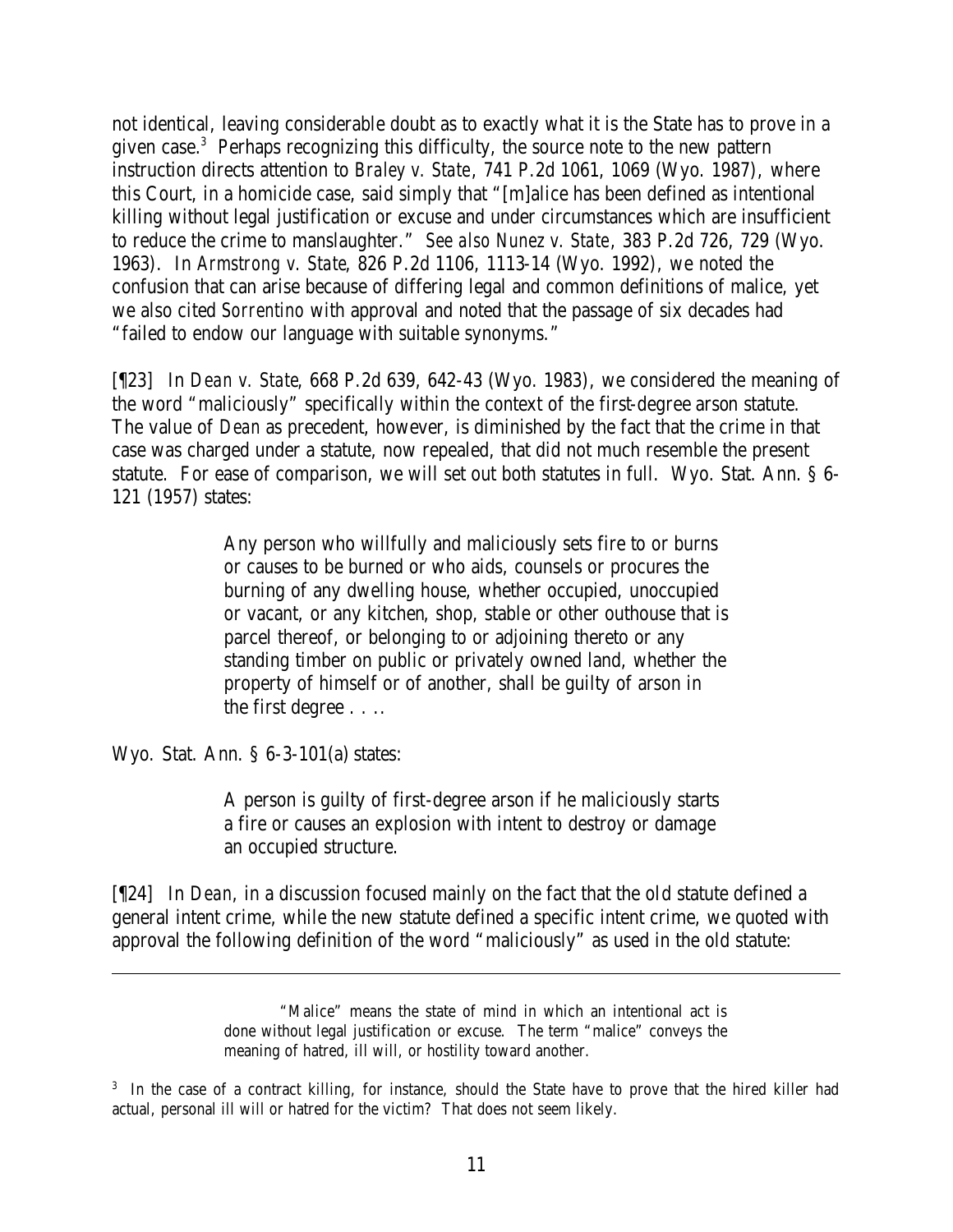"'. . . "[M]alicious" when used in defining the crime of arson is quite different from its literal meaning.  $***$  "The malice" \* \* \* need not be express, but may be implied; it need not take the form of malevolence or ill will, but it is sufficient if one deliberately and without justification or excuse sets out to burn the dwelling house of another."' . . .

. . . To be a willful and malicious burning in the law of arson, the burning must simply be done voluntarily and without excuse or justification and without any bona fide claim of right. . . . '[M]aliciously' means that state of mind which actuates conduct injurious to others without lawful reason, cause or excuse."

*Dean*, 668 P.2d at 642-43 (*quoting State v. Scott*, 118 Ariz. 383, 576 P.2d 1383, 1385 (1978)). *See also* 5 Am.Jur.2d *Arson and Related Offenses* § 7 (1995).

[¶25] The Wyoming Criminal Code of 1982, of which the new arson statute is a part, abolished common law crimes. Wyo. Stat. Ann. § 6-1-102 (LexisNexis 2001). Consequently, the important question is not what "maliciously" may have meant as part of common law arson, or even as part of the earlier statute, but what it means in the current statute. *See* 5 Am.Jur.2d, *supra*, at §§ 1, 2. In making that determination, however, we may resort to prior case law as an interpretive aid. *Id.* The ordinary rules of statutory construction, however, are our primary guide.

[¶26] We have often stated our principles of statutory construction, and we will not repeat them here at length. Suffice it to say that, if the language of a statute is clear and unambiguous, we simply abide by its plain meaning. If the statute is ambiguous, which means that its meaning is uncertain and it is susceptible to more than one interpretation, we may construe it. Our primary goal is to determine legislative intent. Statutes are to be given a reasonable interpretation with reference to their purpose. Ambiguities in criminal statutes should be resolved in favor of lenity. *Union Pacific R.R. v. Trona Valley Federal Credit Union*, 2002 WY 165, ¶ 7, 57 P.3d 1203, 1205-06 (Wyo. 2002); *DeLoge v. State*, 2002 WY 155, ¶ 8, 55 P.3d 1233, 1237 (Wyo. 2002); *State v. Nelson*, 2002 WY 99, ¶ 6, 49 P.3d 185, 188 (Wyo. 2002); *Jones v. State*, 2002 WY 35, ¶ 10, 41 P.3d 1247, 1252 (Wyo. 2002).

[¶27] In applying the *Sorrentino* definition of malice, it becomes obvious that different evidence is required to prove the hatred or ill will that characterizes malice in its common meaning than the evidence that is required to prove the absence of a legal justification or excuse. In applying its murder statutes, the Supreme Court of North Carolina declared that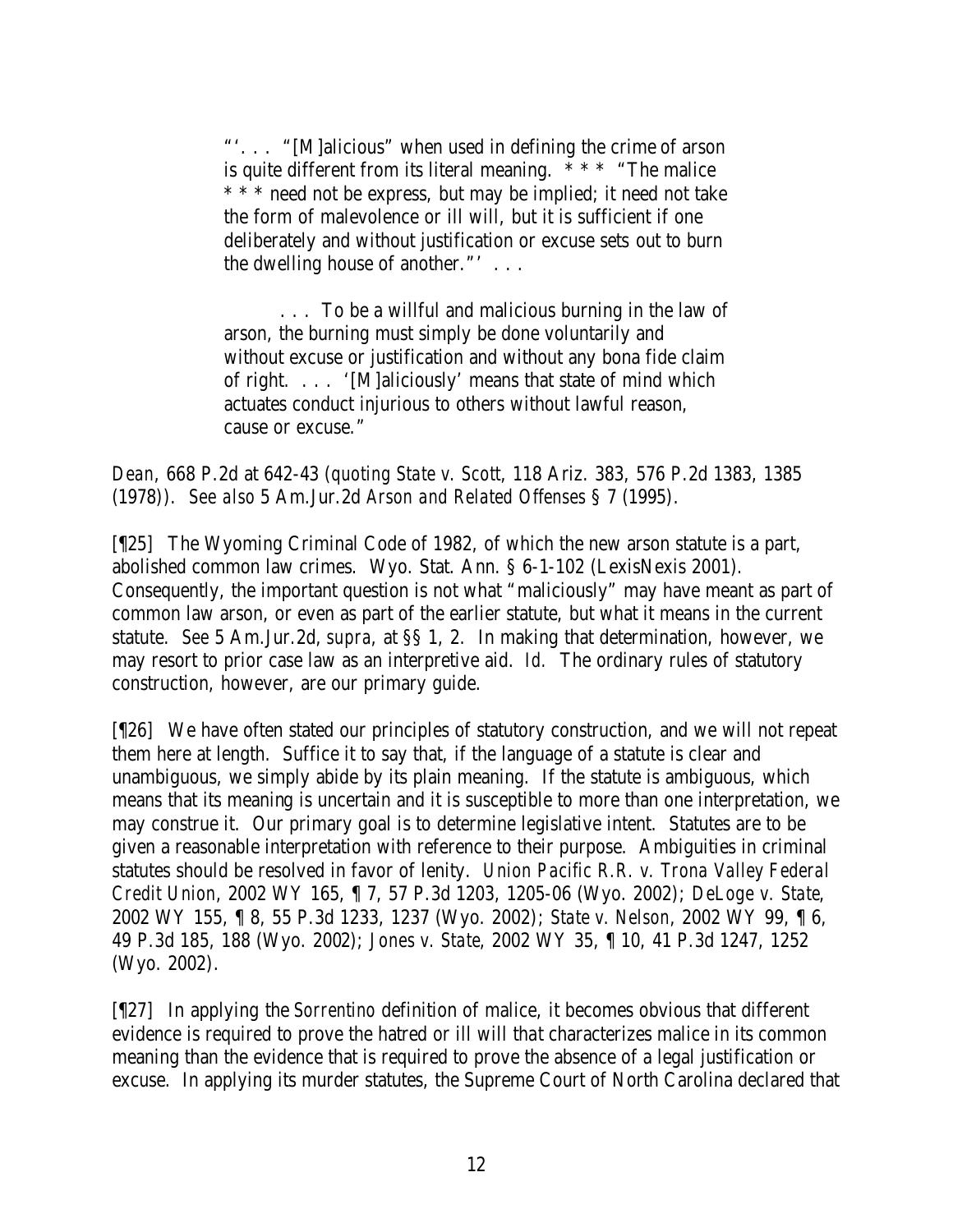the element of malice may be established by at least three different types of proof: (1) "express hatred, ill-will or spite"; (2) commission of inherently dangerous acts in such a reckless and wanton manner as to "manifest a mind utterly without regard for human life and social duty and deliberately bent on mischief"; or (3) a "condition of mind which prompts a person to [act] intentionally without just cause, excuse or justification." [*State v.] Reynolds*, 307 N.C. at 191, 297 S.E.2d [532], 536 [(1982)].

*State v. Coble*, 351 N.C. 448, 527 S.E.2d 45, 47 (2000). This approach relieves the dichotomy between the concept of "ill will" and the concept of "no legal excuse or justification" left by *Sorrentino*, in that it suggests that the varying definitions are alternatives. We must then ask whether the legislature intended for either or both of those alternatives to apply under the first-degree arson statute.<sup>4</sup>

[¶28] In his analysis of the revised criminal code that included the new arson statute, Professor Theodore E. Lauer concluded that the word "maliciously" may well be surplusage in the statute:

> The word "maliciously" in first-degree arson is probably unnecessary. While traditionally arson has required that a fire be "willfully and maliciously" started, the term "maliciously" has meant something less than intentionally. *See* R. Perkins & R. Boyce, Criminal Law 856-61 (3d ed.1982), where a malicious state of mind is said to be one wherein there is an absence of justification, excuse or mitigation, and either an intent to cause a particular harm or the "wanton and wilful doing of an act with awareness of a plain and strong likelihood that such harm may result." *Id.* at 860. But where, as in first degree arson, the act of starting the fire must be done "with intent to destroy or damage an occupied structure," it is clear that only an intent to cause the harm will suffice, and a knowing or reckless state of mind is not enough.

Theodore E. Lauer, *Goodbye 3-Card Monte: The Wyoming Criminal Code of 1982*, XIX Land & Water L. Rev. 509, 511 n.12 (1984). We are not, however, free to ignore any word that the legislature has chosen to place in a statute, and every word is presumed to have a meaning. *Basin Elec. Power Co-op. v. Bowen*, 979 P.2d 503, 509 (Wyo. 1999).

<sup>4</sup> Because first-degree arson is now a specific intent crime, the third alternative identified in *Coble*—the commission of inherently dangerous acts in a reckless and wanton manner—would not suffice to prove the crime.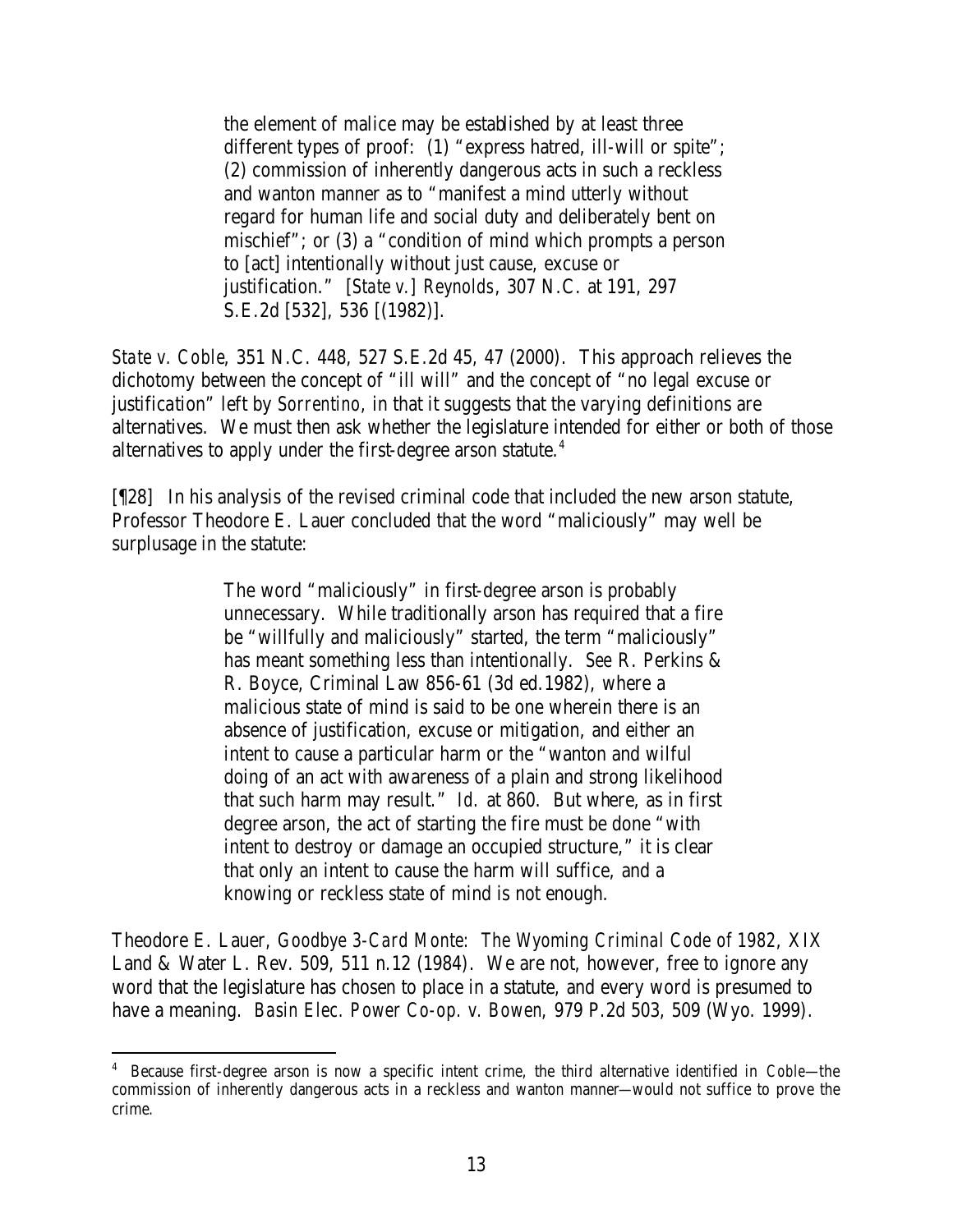Furthermore, "maliciously" is a word that gives the statute a *mens rea* element, without which it would reach innocent conduct.<sup>5</sup> State v. Stern, 526 P.2d 344, 347 (Wyo. 1974); Charles E. Torcia, Wharton's Criminal Law § 27 at 164-65 (15<sup>th</sup> ed. 1993). *See also Dean*, 668 P.2d at 642 and *State v. Laude*, 654 P.2d 1223, 1229 (Wyo. 1982).

[¶29] Wyoming is far from alone in having attempted to modernize its arson laws. The commentaries to the Model Penal Code describe a "vast legislative development of the offense" of arson in the United States. Model Penal Code, § 220.1 at 4 (1980). Three patterns existed in this legislation: (1) offenses classified in relation to the types of property involved, but with criteria discriminating according to the likelihood of endangering life; (2) offenses classified specifically with reference to danger to persons; and (3) offenses classified solely on the basis of the type of property burned. *Id.* at 5-9. In most legislation, the concept of danger to others was incorporated through use of the term "maliciously" or by denoting that the property burned had to be the property "of another." *Id.* at 18-25.

[¶30] Arizona's experience with the *mens rea* element of its first-degree arson statute is enlightening as we study our own statute. $6$  Prior to 1978, first-degree arson in Arizona required that a person "willfully and maliciously" set fire to a structure. That phrase was judicially construed to mean "voluntarily and without excuse or justification and without any bona fide claim of right." *Matter of Appeal in Pima County Juvenile Action No. J-37390-1*, 116 Ariz. 519, 570 P.2d 206, 209 (1977). After a full revision of Arizona's criminal code, and a couple of subsequent amendments, the *mens rea* element of the firstdegree arson statute now is "knowingly and unlawfully damaging an occupied structure . . .." Ariz. Rev. Stat. Ann. § 13-1704 (West 2001). In construing the word "unlawfully" and its statutory definition—"contrary to law or, where the context so requires, not permitted by law"—the Arizona Court of Appeals emphasized the dangers of fire:

> "A fire poses unique hazards. As a means of destruction, it is difficult to control and may quickly spread to nearby buildings or fields. Firemen and policemen are endangered. Neighbors and passers-by, fearing that a structure is occupied, may attempt hazardous rescue efforts."

<sup>&</sup>lt;sup>5</sup> The intentional burning of an "occupied structure" could certainly be done without any criminal intent, especially since "occupied structure" is defined by statute to include situations where no one is actually present in the structure. *See* Wyo. Stat. Ann. § 6-1-104(a)(v) (LexisNexis 2001). For instance, fire departments often perform training exercises by burning old structures with the owner's permission. The fire is set with the specific intent to destroy or damage the structure, but there is no unlawful intent.

<sup>6</sup> In addition to the cases cited herein, *see State v. Vickers*, 138 Ariz. 450, 675 P.2d 710, 711 (1983), *cert. denied*, 497 U.S. 1033 (1990); Rudolph J. Gerber, *Arizona Criminal Code Revision: Twenty Years Later*, 40 Ariz. L. Rev. 143, 145 (1998); and Rudy J. Gerber and John F. Foreman, Commentary, *Arizona's Criminal Law: The Critical Need for Comprehensive Revision*, 18 Ariz. L. Rev. 63, 65, 95 (1976).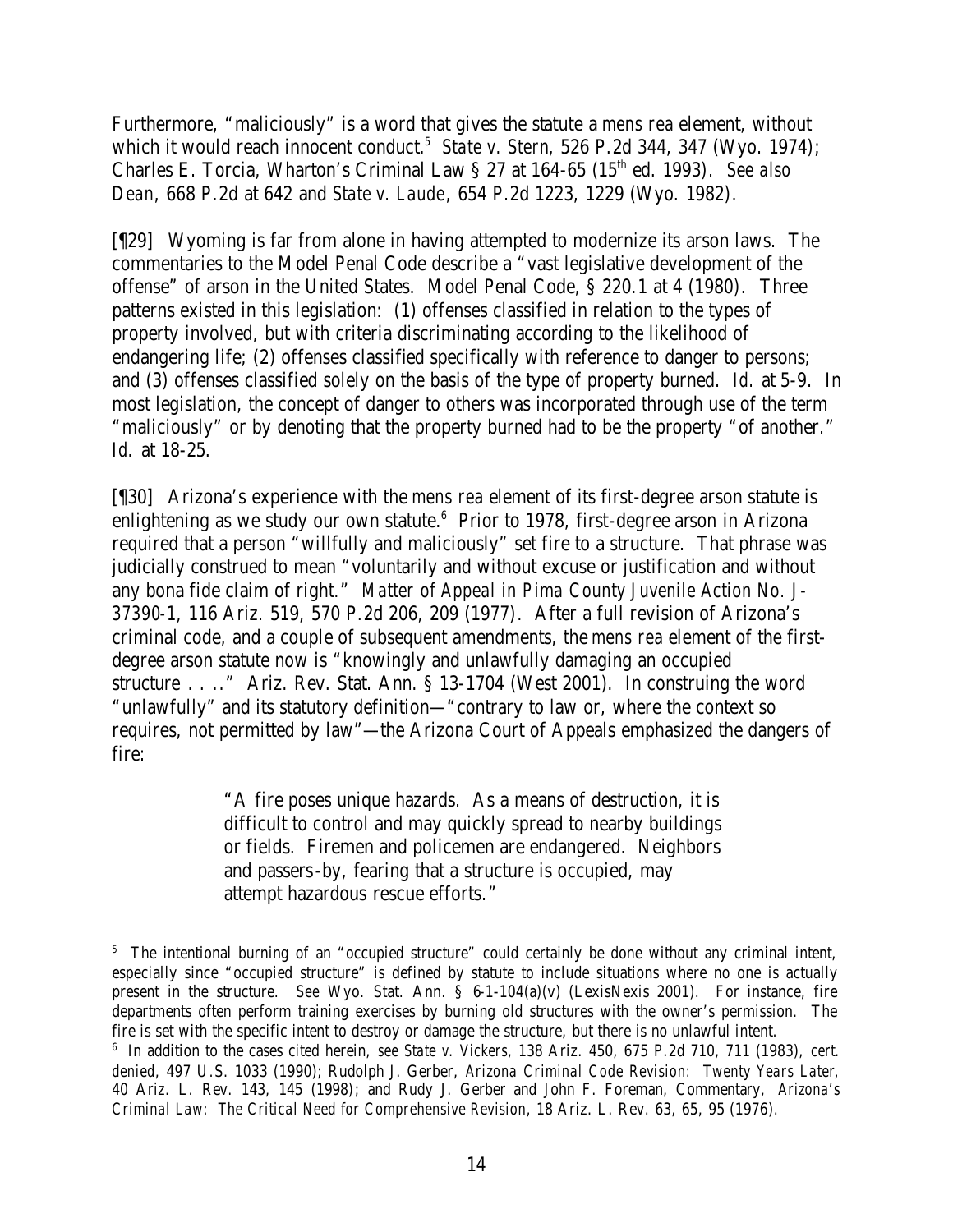*State v. Newfield*, 161 Ariz. 470, 778 P.2d 1366, 1369 (1989) (*quoting State v. Durant*, 674 P.2d 638, 641 (Utah 1983)).

[¶31] The point of this detour into Arizona law has been to show that there is little difference between the concept of "unlawfully" (contrary to law or not permitted by law) and "maliciously" (without legal justification or excuse). Beyond that, the use of these terms in conjunction with the burning of an occupied structure, rather than the burning of the property of another, suggests that the goal of the first-degree arson statutes in both cases is to protect all members of the public who might be harmed, not just the owner of the property or some other identified individual. In turn, this suggests that in a prosecution for first-degree arson, the State does not have to prove that the malice or the malicious act was directed toward another.<sup>7</sup>

[¶32] Earlier in this opinion, we noted that we do not construe statutes that we have not first found to be ambiguous. If a statute is not ambiguous, we simply "abide by its plain meaning." *Union Pacific R.R.*, 2002 WY 165, ¶ 7, 57 P.3d at 1205-06; *DeLoge*, 2002 WY 155, ¶ 8, 55 P.3d at 1237; *Nelson*, 2002 WY 99, ¶ 6, 49 P.3d at 188; *Jones*, 2002 WY 35, ¶ 10, 41 P.3d at 1252. In that regard, we must ask whether the word "maliciously" is ambiguous as it appears in Wyo. Stat. Ann. § 6-3-101(a). Despite the lengthy analysis through which we have just gone, we conclude that the answer is "no." In enacting statutes, the legislature is presumed to have acted with full knowledge of the existing law. *In re Estate of Fosler*, 13 P.3d 686, 688 (Wyo. 2000); *Almada v. State*, 994 P.2d 299, 306 (Wyo. 1999). In the present context, that means that in 1982 when the legislature adopted Wyo. Stat. Ann. § 6-3-101(a) as part of the new criminal code, it was aware of the definition of malice that this Court has been applying since at least 1924. That definition has always contained the alternative theories of actual hostility or ill will and the doing of an act without legal justification or excuse, the latter alternative not requiring the direction of ill will toward any particular person. The legislature's use of the word "maliciously" in a statute designed to protect any person who may be endangered as a result of an arson comports with that definition. The fact that the pattern jury instructions, in not distinguishing between the alternate theories, may have created questions for juries, does not make the statute ambiguous.

[¶33] We conclude that the district court did not err in refusing the appellant's proposed jury instruction defining the term "maliciously." In fact, the jury instruction as given may have been prejudicial to the State in that it appears to require the State to prove both that the appellant acted with ill will and hostility and that he acted without legal justification or excuse. The jury instruction does not distinguish between actual malice and implied malice. The facts of the instant case bear out the need for such distinction. The appellant

<sup>&</sup>lt;sup>7</sup> Of course, that does not foreclose the State, in an appropriate case, from pursuing and proving the alternate definition of malice based on actual hostility or ill will toward someone.